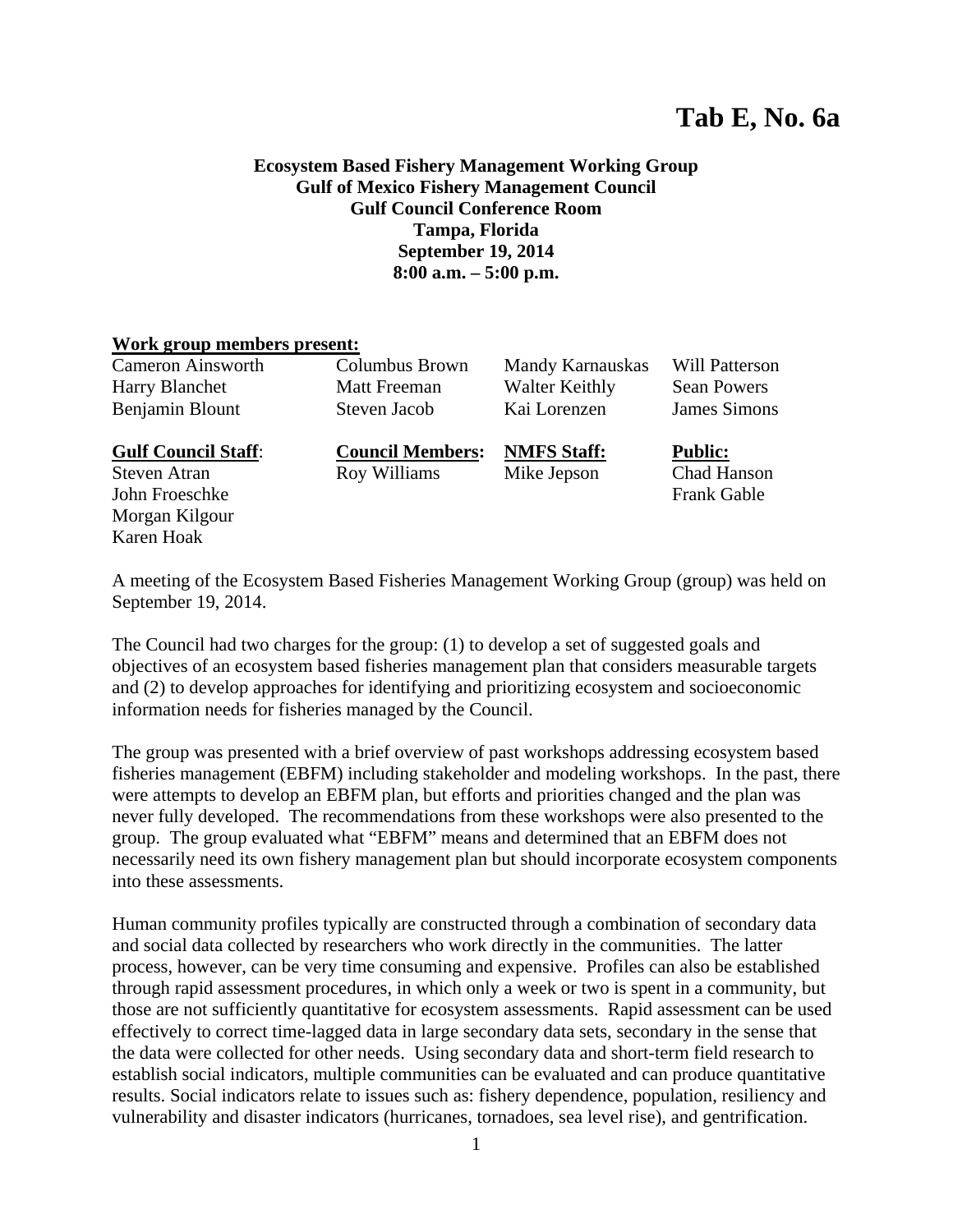The group discussed understanding what analyses are available and what is tangibly accessible to address EBFM in the near future. Several examples of particular assemblages/species complexes were discussed (shrimp fishery, coastal pelagics, grouper complexes). The group discussed that there are current efforts to address ecosystem components into assessments, but most of these attempts are lacking the human dimension component.

The group agreed that stock assessments should continue to incorporate environmental covariates and use these models to give scientific advice on the probability of specific status determinations based on environmental factors. Some human dimension data could be used such as fisherman behavior in response to specific events. The ABC control rule could also have reduced uncertainty/discounts with the incorporation of environmental components that may drive recruitment and survival; this could lead to better projections and not just the current state of the stock. The MSE work on red grouper is currently attempting to address this scenario. MSE projections are sensitive to the future state of recruitment and changes in fisher behavior affecting the stocks. Additionally, the current state of some stocks may be affecting other stocks (e.g. gray triggerfish may be hindered by the expansion of the red snapper population).

Most of the assessment and management is at the stock level. The fishery is usually managed by taking information from the target stock and catches. To incorporate the ecosystem into management, factors from the environment and responses to regulations/management in fishing behavior is also important should be included. The group reviewed the Hobday et al. 2011 approach. The group felt that the Hobday et al. 2011 approach could easily be completed and an MSE be used to evaluate how different projections could affect the stock. For example, if projections are very sensitive to fishing behavior, then the priority research needs would be to address understanding fishing behavior. There are different levels of analyses that can be used, and the regional or community level should be focused on, especially for social analyses. Travel costs, shortened season costs, number of days lost fishing, etc. would all be region and sector specific. It was suggested that existing data could be used to address many of the questions such as how fishing behavior changes with episodic events, open-access versus IFQ fishing regulations, or changes in fish abundance.

The group discussed the desire for stability and how stability is an ambiguous term. If the objective is to have stable access, then having higher yields is not effective. Increased biomass could lead to more stability in terms of yield and resilience to episodic events. In the for-hire and commercial sectors, there is desire to predict quota. The recreational fishery desires are season length and access. There was discussion on needing direction from the Council about what its desired management objectives are (e.g. higher bag limits vs. fishing all year; open access vs. higher CPUE). Understanding these questions will help the group optimize the tools. It would be beneficial if the group could communicate the tradeoffs to the Council for balancing the modeling approach. The group should identify questions to present to the Council to streamline the process.

The group discussed the utility of the Hobday et al. 2011 approach and suggested adding specific modifications as appropriate for the Gulf. There is currently an effort to develop an MSE for red grouper; the outputs of this MSE could be useful for implementing the approach that was presented. Some of the red grouper work is unfunded, but there is effort to complete the work along with the assessment. Atlantis is also being used to test the harvest control rule for the grouper complex.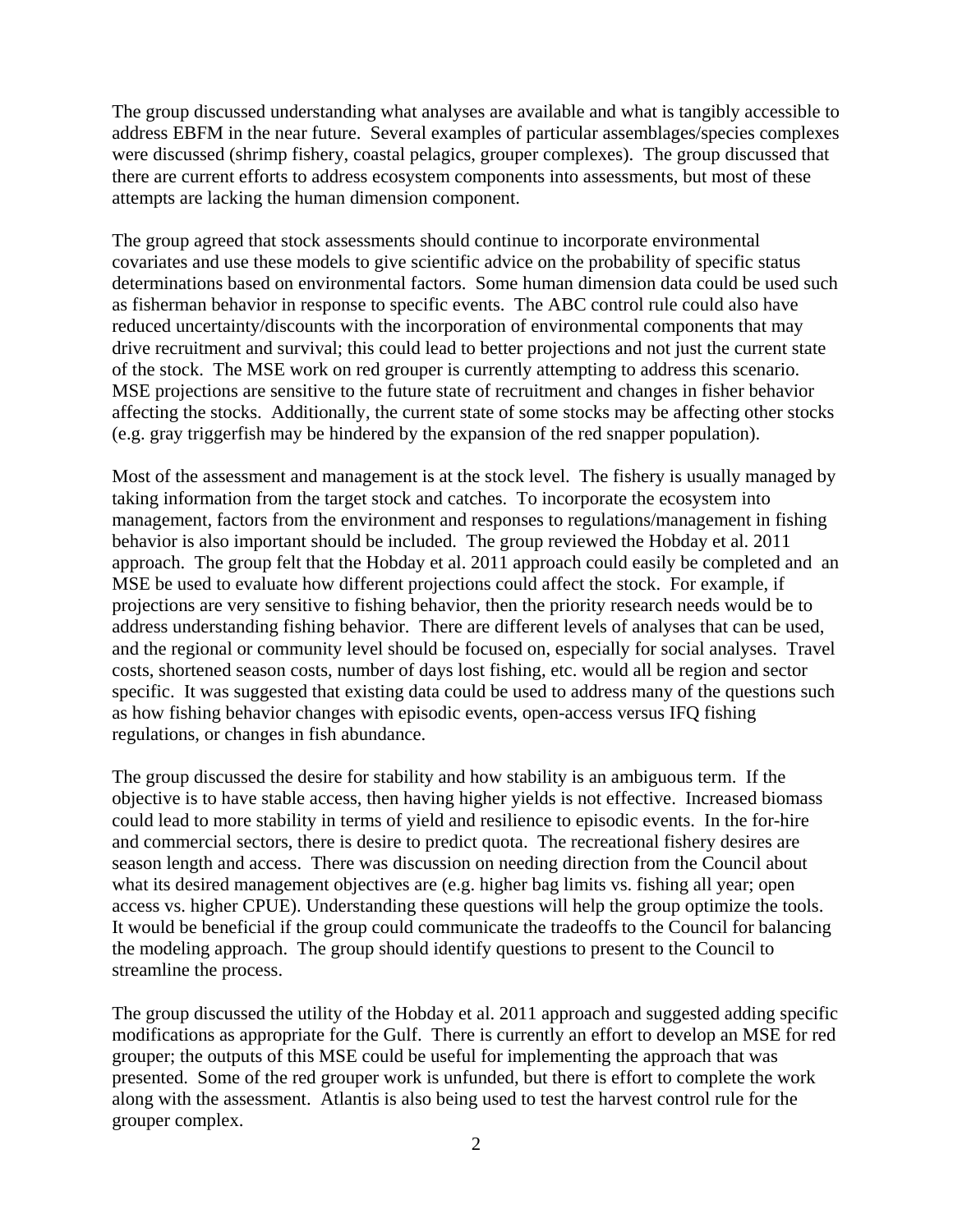The social the economic goals and objectives need to be considered such as fisher behavior. The dynamics of the socioeconomic realm is what is important for the Hobday et al. approach. There were two episodic events that could be investigated with fishing behavior response, red tides and hard freezes. These data could be incorporated and investigated, but more systematic investigation for changes in fishing behavior in response to specific regulations is warranted. The social science data may already be available for many of these metrics.

The short term goals were to incorporate the Hobday et al. approach with specific fisheries. Fisheries that were presented were red snapper, shrimp, data poor species, and lionfish. The fisheries that have been identified as being particularly useful are shrimp and red grouper. Lionfish was suggested as a useful non-fishery species. The shrimp fishery has economic, effort, and other data that will be straightforward to apply to the framework; however, there are also complex fisheries interactions such as bycatch and trawling impacts that are not easily accounted for. The red grouper fishery is already under investigation by the integrated ecosystem assessment team. Lionfish was discounted mainly because it is not a managed species, but the effects of lionfish on managed species from predation as a covariate would be appropriate. There was considerable discussion about the importance of habitat for many of these fisheries. Diet studies were also addressed as important for filling in gaps.

The group discussed the metrics table for information needs for Gulf fisheries (Appendix A). Overall, a better communication of the tradeoffs to the Council would be the best approach.

# **Short term goals**

- To identify the four categories of information needs for the shrimp fishery as a preliminary example of how this approach can work (by January SSC meetings)
	- o March 5 draft due to group
	- o Group input due March 12, 2015
- To identify the four categories of information needs for the red grouper fishery as a preliminary example of how this approach can work (by January SSC meetings)
	- o March 5 draft due to group
	- o Group input due March 12, 2015
- Next to fill in the Hobday et al. approach (and modify as necessary) for the different fisheries (working group to present to SSC in March)
- Conduct an analysis using this framework (end of 2015) and clearly communicate the consequences for short term versus long term effects for management (2016)
- Consider how to incorporate this process (framework) into the management process (2016)

# **Long term goals**

- To continue to give scientific advice with respect to the probability of overfishing in light of environmental factors as modeled in single-species assessments.
- To conduct management strategy evaluations to examine the efficacy of current management approach and control rules to avoid overfishing in light of environmental covariates.
- To employ existing and soon-to-be online ecosystem models to examine factors effecting productivity of exploited resources as well as measures of overall ecosystem health.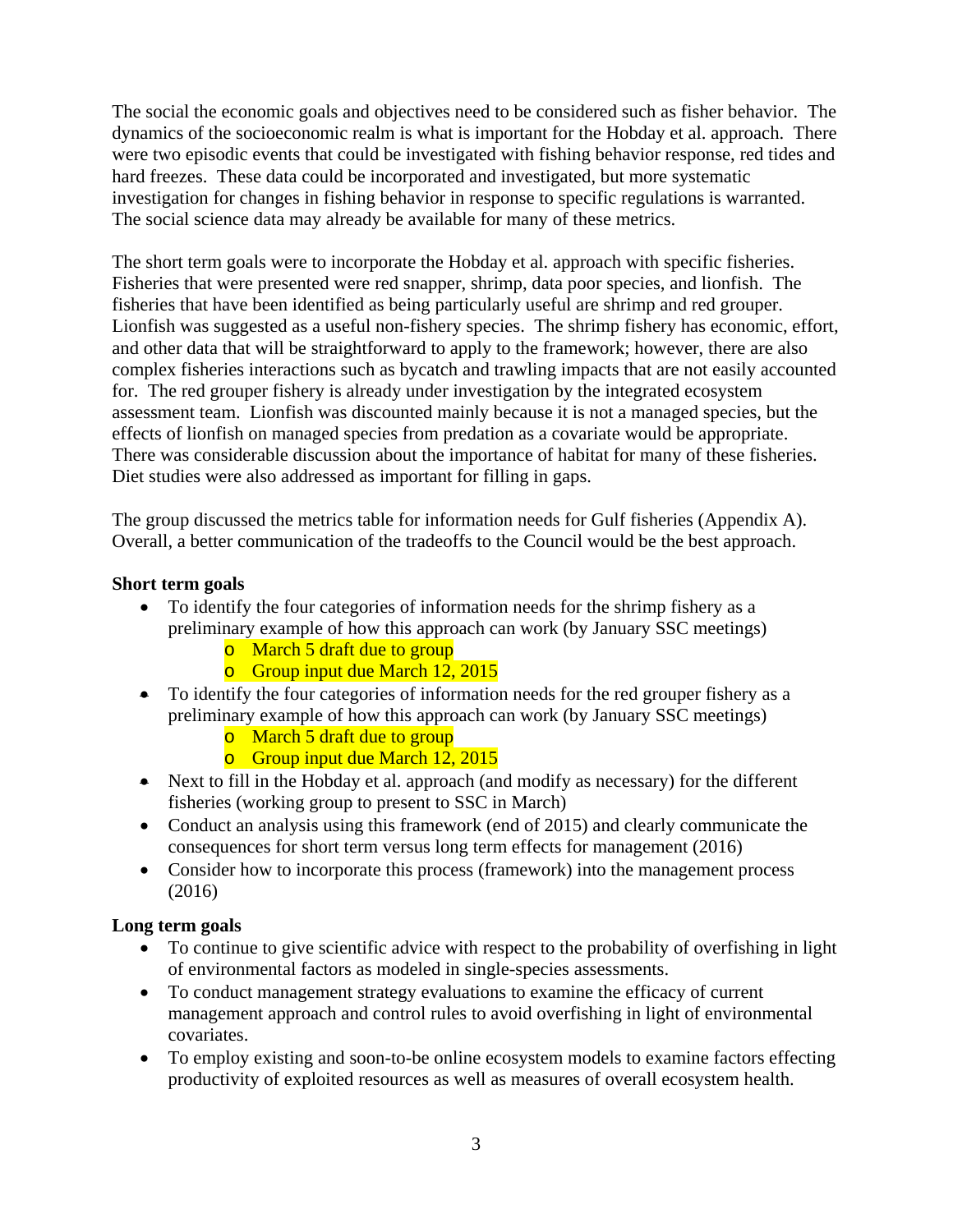- o Ecosystem models being developed or have been developed for GOM should continue to identify and incorporate ecosystem components into the assessment process and into management objectives
- To understand what the factor the Council would like as having low variability from year to year (e.g. # of days, # of fishermen, quota, yield, money, people/access, habitat and limiting factors)
- Complete the stepwise approach suggested in the Hobday et al. paper and adjust as needed for use in the Gulf of Mexico (e.g. hazard identification at each steps).
- Separate out the ecosystem and human dimensions for operational reasons

### **References**

Hobday, A.J., Smith,A.D.M., Stobutzki, I.C., Bulman, C., Daley, R., Dambacher, J.M., Deng, R.A., Dowdney, J., Fuller, M., Furlani, D., Griffiths, S.P., Johnson, D., Kenyon, R., Knuckey, I.A., Ling, S.D., Pitcher, R., Sainsbury, K.J., Sporcic, M., Smith, T., Turnbull, C., Walker, T.I., Wayte, S.E., Webb, H., Williams, A., Wise, B.S., Zhou, S. 2011. Ecological Risk Assessment. Fisheries Research 108: 372-384.